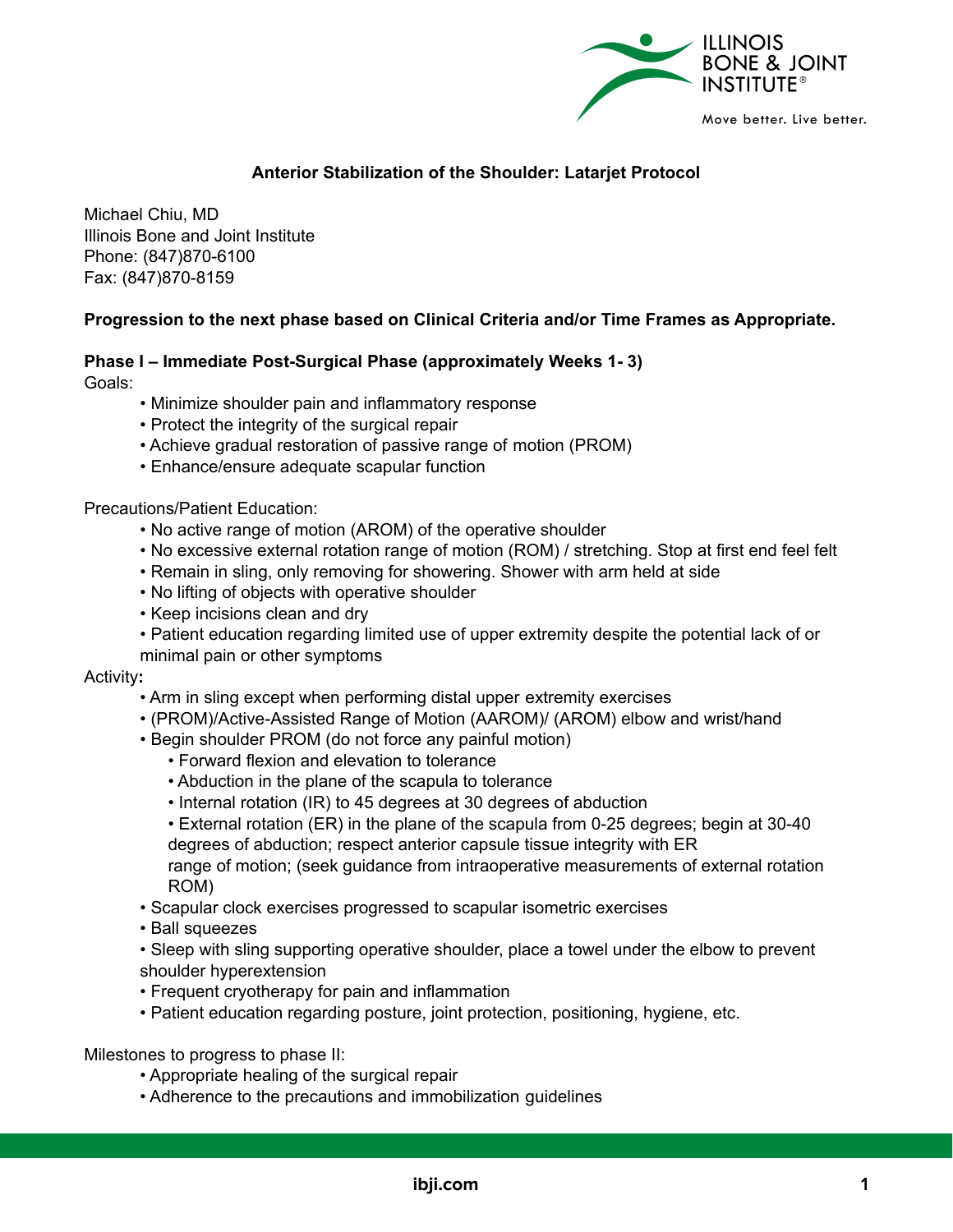

• Achieved at least 100 degrees of passive forward elevation and 30 degrees of passive external rotation at 20 degrees abduction

• Completion of phase I activities without pain or difficulty

# **Phase II – Intermediate Phase/ROM (approximately Week 4-9)**

Goals:

- Minimize shoulder pain and inflammatory response
- Protect the integrity of the surgical repair
- Achieve gradual restoration of (AROM)
- To be weaned from the sling by the end of week 4-5
- Begin light waist level activities

## Precautions:

- No active movement of shoulder till adequate PROM with good mechanics
- No lifting with affected upper extremity
- No excessive external rotation ROM / stretching
- Do not perform activities or strengthening exercises that place an excessive load on the anterior capsule of the shoulder joint (i.e. no pushups, pec flys, etc..)
- Do not perform scaption with internal rotation (empty can) during any stage of rehabilitation due to the possibility of impingement

## **Early Phase II (approximately week 4):**

- Progress shoulder PROM (do not force any painful motion)
	- Forward flexion and elevation to tolerance
	- Abduction in the plane of the scapula to tolerance
	- IR to 45 degrees at 30 degrees of abduction
	- ER to 0-45 degrees; begin at 30-40 degrees of abduction; respect anterior capsule tissue integrity with ER range of motion; seek guidance from intraoperative measurements of external rotation ROM)
- Glenohumeral joint mobilizations as indicated (Grade I, II) when ROM is significantly less than expected. Mobilizations should be done in directions of limited motion and only until adequate ROM is gained.
- Address scapulothoracic and trunk mobility limitations. Scapulothoracic and thoracic spine joint mobilizations as indicated (Grade I, II, III) when ROM is significantly less than expected. Mobilizations should be done in directions of limited and only until adequate ROM is gained.
- Begin incorporating posterior capsular stretching as indicated
	- Cross body adduction stretch
	- Side lying internal rotation stretch (sleeper stretch)
- Continued Cryotherapy for pain and inflammation
- Continued patient education: posture, joint protection, positioning, hygiene, etc.

## **Late Phase II (approximately Week 6):**

- Progress shoulder PROM (do not force any painful motion)
	- Forward flexion, elevation, and abduction in the plane of the scapula to tolerance
	- IR as tolerated at multiple angles of abduction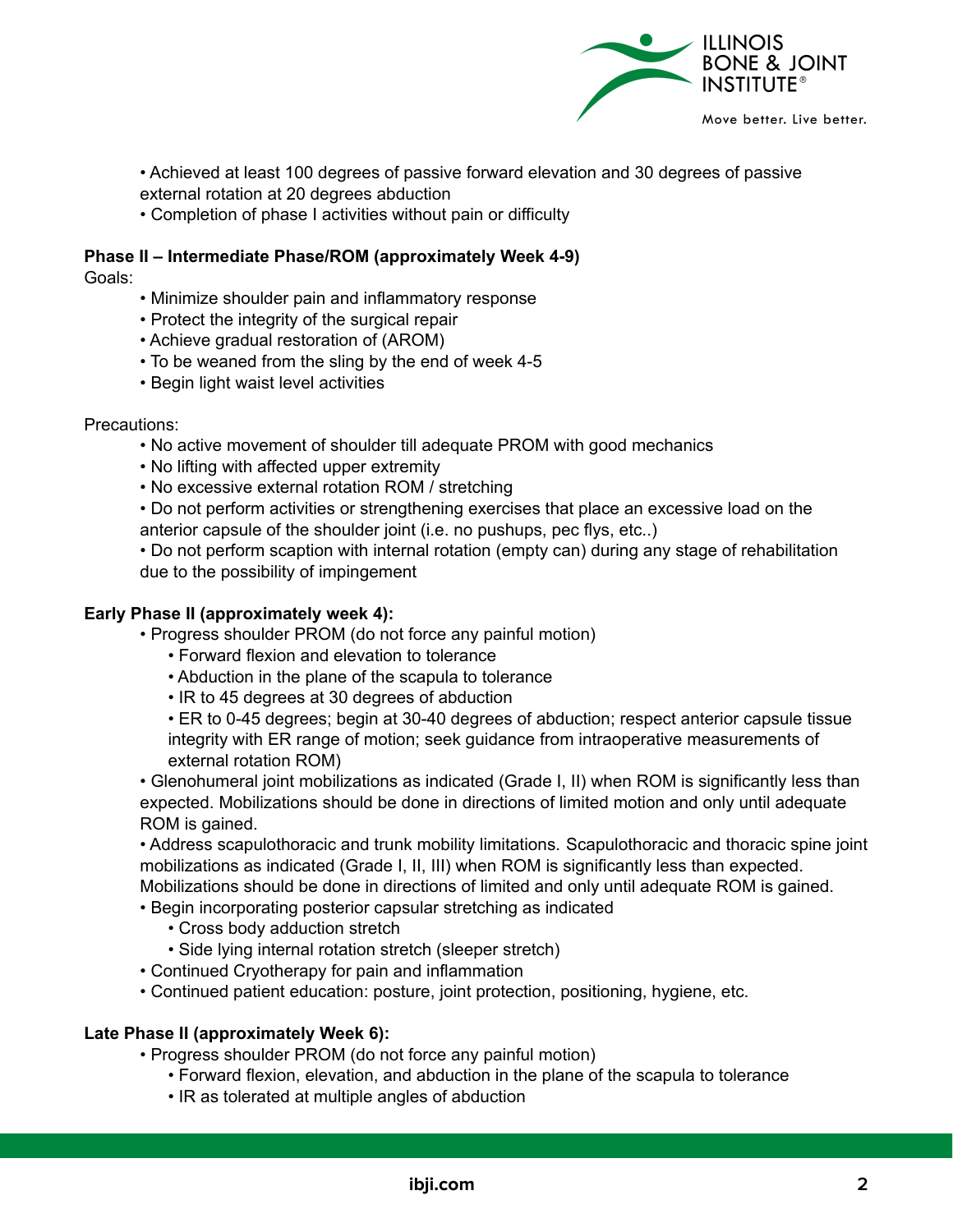

• ER to tolerance; progress to multiple angles of abduction once >/= 35 degrees at 0-40 degrees of abduction

• Glenohumeral and scapulothoracic joint mobilizations as indicated (Grade I-IV as appropriate)

• Progress to AA/AROM activities of the shoulder as tolerated with good shoulder mechanics

(i.e. minimal to no scapulothoracic substitution with up to 90-110 degrees of elevation.)

- Begin rhythmic stabilization drills
	- ER/IR in the scapular plane
	- Flexion/extension and abduction/adduction at various angles of elevation
- Continue AROM elbow, wrist, and hand
- Strengthen scapular retractors and upward rotators
- Initiate balanced AROM / strengthening program
	- o Initially in low dynamic positions
	- o Gain muscular endurance with high repetition of 30-50, low resistance 1-3 lbs)

o Exercises should be progressive in terms of muscle demand / intensity, shoulder elevation, and stress on the anterior joint capsule

o Nearly full elevation in the scapula plane should be achieved before beginning elevation in other planes

o All activities should be pain free and without substitution patterns

o Exercises should consist of both open and closed chain activities

o No heavy lifting or plyometrics should be performed at this time

Initiate full can scapular plane raises to 90 degrees with good mechanics Initiate ER/IR strengthening using exercise tubing at 0° of abduction (use towel

roll)

Initiate sidelying ER with towel roll

Initiate manual resistance ER supine in scapular plane (light resistance)

Initiate prone rowing at 30/45/90 degrees of abduction to neutral arm position

- Continued cryotherapy for pain and inflammation
- Continued patient education: posture, joint protection, positioning, hygiene, etc.

Milestones to progress to phase III:

- Passive forward elevation at least 155 degrees
- Passive external rotation within 8-10 degrees of contralateral side at 20 degrees abduction
- Passive external rotation at least 75 degrees at 90 degrees abduction
- Active forward elevation at least 145 degrees with good mechanics

• Appropriate scapular posture at rest and dynamic scapular control with ROM and functional activities

• Completion of phase II activities without pain or difficulty

# **Phase III - Strengthening Phase (approximately Week 10 – Week 15)**

Goals:

- Normalize strength, endurance, neuromuscular control
- Return to chest level full functional activities
- Gradual and planned buildup of stress to anterior joint capsule

Precautions: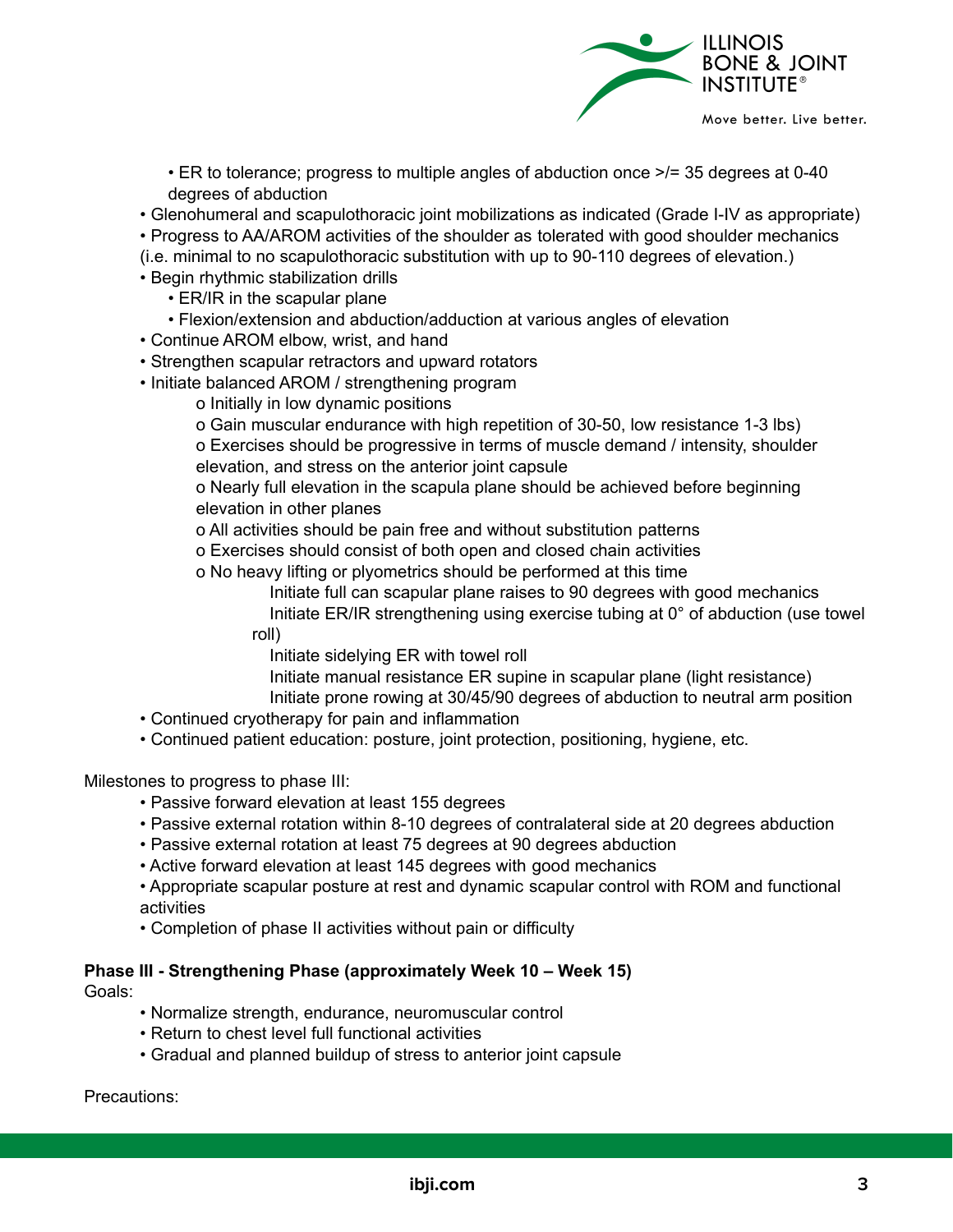

- Do not overstress the anterior capsule with aggressive overhead activities / strengthening
- Avoid contact sports/activities

• Do not perform strengthening or functional activities in a given plan until the patient has near full ROM and strength in that plane of movement

• Patient education regarding a gradual increase to shoulder activities

#### Activity:

- Continue A/PROM as needed/indicated
- Initiate biceps curls with light resistance, progress as tolerated

• Initiate gradually progressed strengthening for pectoralis major and minor; avoid positions that excessively stress the anterior capsule

- Progress subscapularis strengthening to focus on both upper and lower segments
	- o Push up plus (wall, counter, knees on the floor, floor)
	- o Cross body diagonals with resistive tubing
	- o IR resistive band (0, 45, 90 degrees of abduction
	- o Forward punch

Milestones to progress to phase IV:

- Passive forward elevation WNL
- Passive external rotation at all angles of abduction WNL
- Active forward elevation WNL with good mechanics
- Appropriate rotator cuff and scapular muscular performance for chest level activities
- Completion of phase III activities without pain or difficulty

#### **Phase IV - Overhead Activities Phase / Return to activity phase (approximately Week 16-20)** Goals:

- Continue stretching and PROM as needed/indicated
- Maintain full non-painful AROM
- Return to full strenuous work activities
- Return to full recreational activities

#### Precautions:

- Avoid excessive anterior capsule stress
- With weight lifting, avoid triceps dips, wide grip bench press, and no military press or lat pulls behind the head. Be sure to "always see your elbows"
- Do not begin throwing, or overhead athletic moves until 4 months post-op or cleared by MD

## Activity:

- Continue all exercises listed above
	- o Progress isotonic strengthening if patient demonstrates no compensatory strategies, is not painful, and has no residual soreness
- Strengthening overhead if ROM and strength below 90 degree elevation is good
- Continue shoulder stretching and strengthening at least four times per week